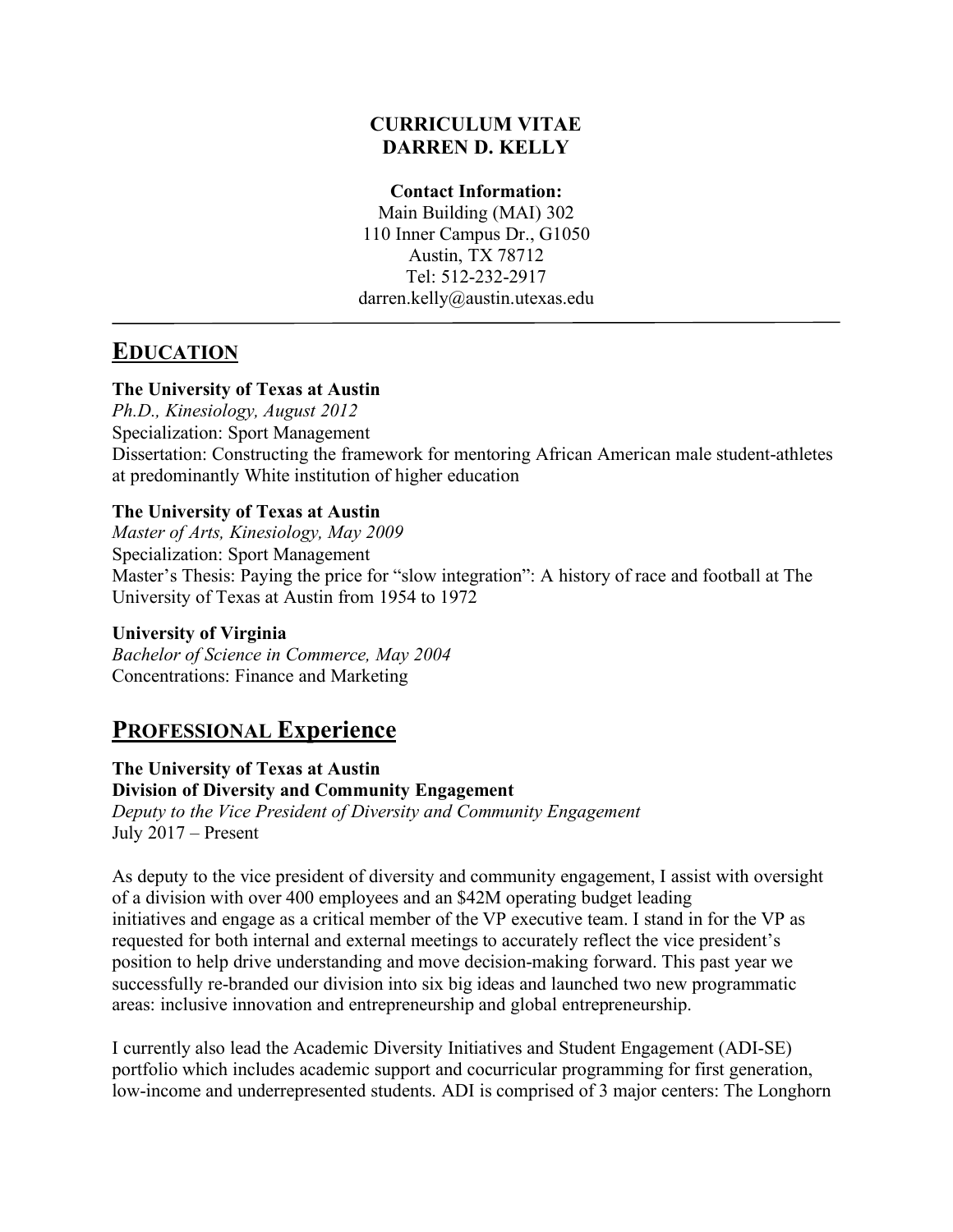Center for Academic Excellence, the Longhorn Center for Community Engagement, and the Longhorn Center for School Partnerships. I also oversee the Student Diversity Initiatives unit which houses our Gender and Sexuality Center and our Multicultural Engagement Center. I also supervise the division's campus climate initiatives which includes our Campus Climate Response Team (CCRT) which serves as a university-wide strategy resource team that develops and facilitates the implementation of appropriate responses to campus climate incidents impacting the UT Austin community.

### **The University of Texas at Austin Department of Kinesiology and Health Education**

*Assistant Professor of Instruction* September 2016 – Present

Responsibilities include curriculum development, thesis supervision, and member of the admissions committee for the sport management and physical culture and sport programs within the department. Instructor, supervising independent studies and faculty advisor. Leveraged Canvas LMS to build out courses and utilize thought provoking discussion and activities to keep students engaged in material. Both of my courses have grown in enrollment each year by an average of about 20%.

Current Courses:

- KIN 350: Sociological Aspects of Sport and Physical Activity This course introduces students to the uses of sociological ideas and methods in the analysis of contemporary sport issues. (Fall 2018 Enrollment – 81 students)
- KIN 352: Race and Sport in African American Life This course provides a historical and analytical understanding of the issues involving race, racism, race relations in American sport for African Americans. (Spring 2019 Enrollment – 30 students)

#### **The University of Texas at Austin Division of Diversity and Community Engagement (DDCE)**

*Co-Director, Urban Economic Development in South Africa Study Abroad Program*  2014 - Present

As co-director of the Urban Economic Development in South Africa Maymester program, I help lead the largest short-term study abroad program at The University of Texas at Austin. As an effort to increase study abroad participation amongst first generation, low-income and underrepresented students, we began offering the program every other summer beginning in 2014. Based in Cape Town, South Africa we teach, on average, 50 students at the University of Cape Town and provide them with service learning opportunities at various NGO's in townships around Cape Town. The program has grown over the years beginning with 43 students in 2014, 56 students in 2016, and this past year we had 81 students travel to Cape Town – the largest faculty-led study abroad program in UT-Austin's history. Due to the high demand, we will now offer the program annually.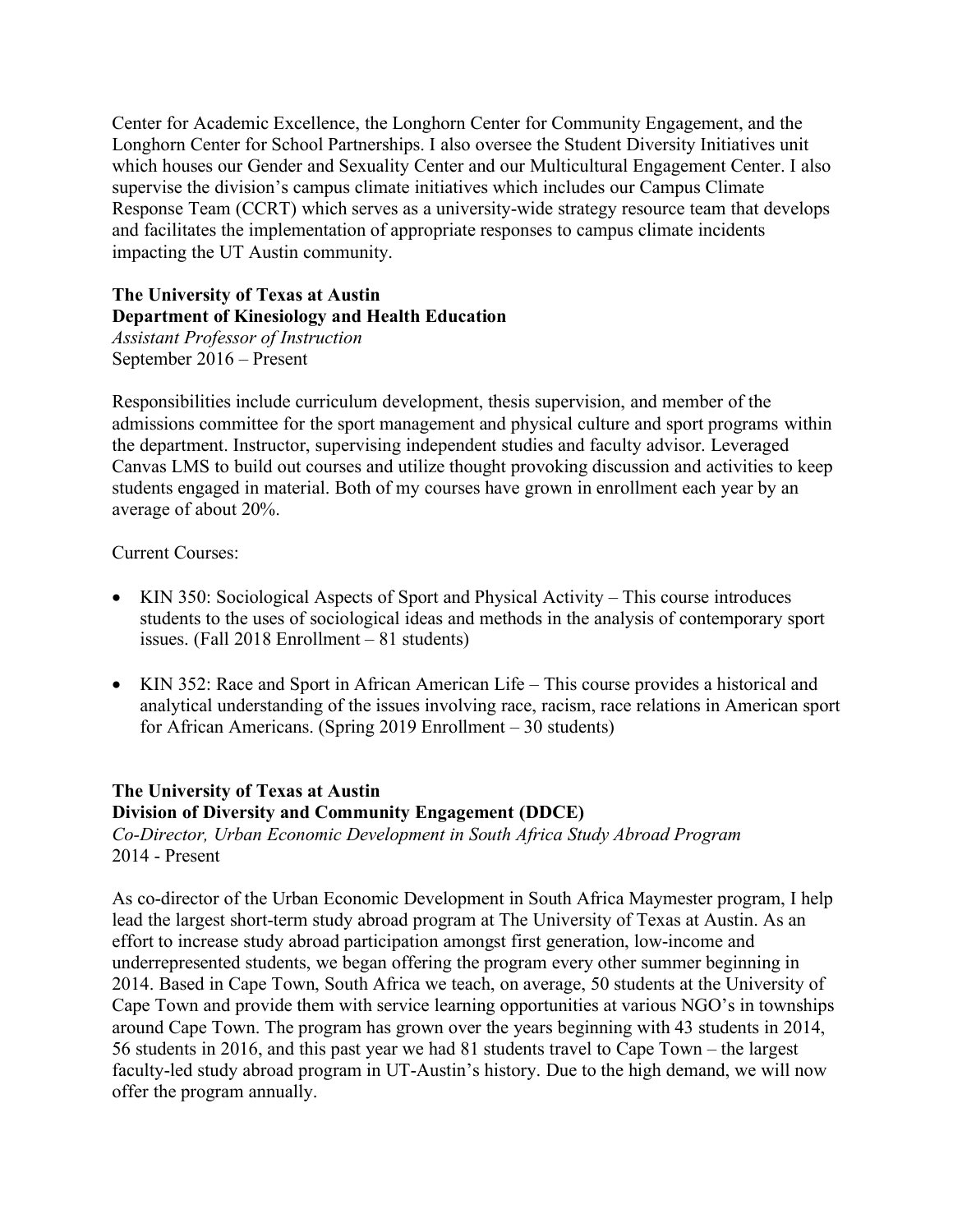### **The University of Texas at Austin Division of Diversity and Community Engagement (DDCE)**

*Principal Investigator (PI) and Director – Ronald E. McNair Scholars Program* 2013 - Present

I currently serve as the director of the Ronald E. McNair Scholars Program - a program designed to help first generation and low-income students prepare for graduate school with the goal of earning a doctoral degree in a variety of academic disciplines. I am responsible for the strategic vision and leadership of the program. I serve as the main contact and liaison for our Department of Education program officer. I oversee all operations of the program including a \$1.1M budget, four full-time staff members, two graduate assistants and 30 student participants. I successfully led the grant writing process for the 2017 grant competition to help secure another 5 years of continued funding for the program. Program participants who applied to graduate school have a 99% acceptance rate. Past participants have matriculated to master's and doctoral programs at competitive institutions such as Harvard, Michigan, Stanford, UNC Chapel Hill, and UC Berkeley amongst others.

### **The University of Texas at Austin Division of Diversity and Community Engagement (DDCE)**

*Chief of Staff – Academic Diversity Initiatives and Student Engagement* 2014 - 2017

I served as the chief of staff for Academic Diversity Initiatives and Student Engagement (ADI-SE) portfolio within DDCE managed the budgets for all programs in the unit. I coordinated the annual budget planning and analysis process and oversaw the performance review process for ADI-SE. I also served as the unit's liaison to other DDCE administrative units such as finance, human resources, marketing, and information technology. Additionally, I served as a member of the DDCE budget committee. Advised the senior associate vice president on budget decisions for the unit. Partnered with assistant and associate vice presidents on budget efficiency and personnel structure.

# **The University of Texas at Austin**

**Division of Diversity and Community Engagement (DDCE)** *Research and Academic Coordinator – Ronald E. McNair Scholars Program* 2012 - 2013

I served as the research and academic coordinator of the Ronald E. McNair Scholars Program – a program designed to help first generation and low-income students prepare for graduate school with the goal of earning a doctoral degree in a variety of academic disciplines. In this position, I helped manage a \$200K+ budget and oversee all day-to-day operations. I also individually advise 14 McNair Scholars from the social sciences and humanities disciplines and help guide them on the admissions process and provide them with resources that will assist them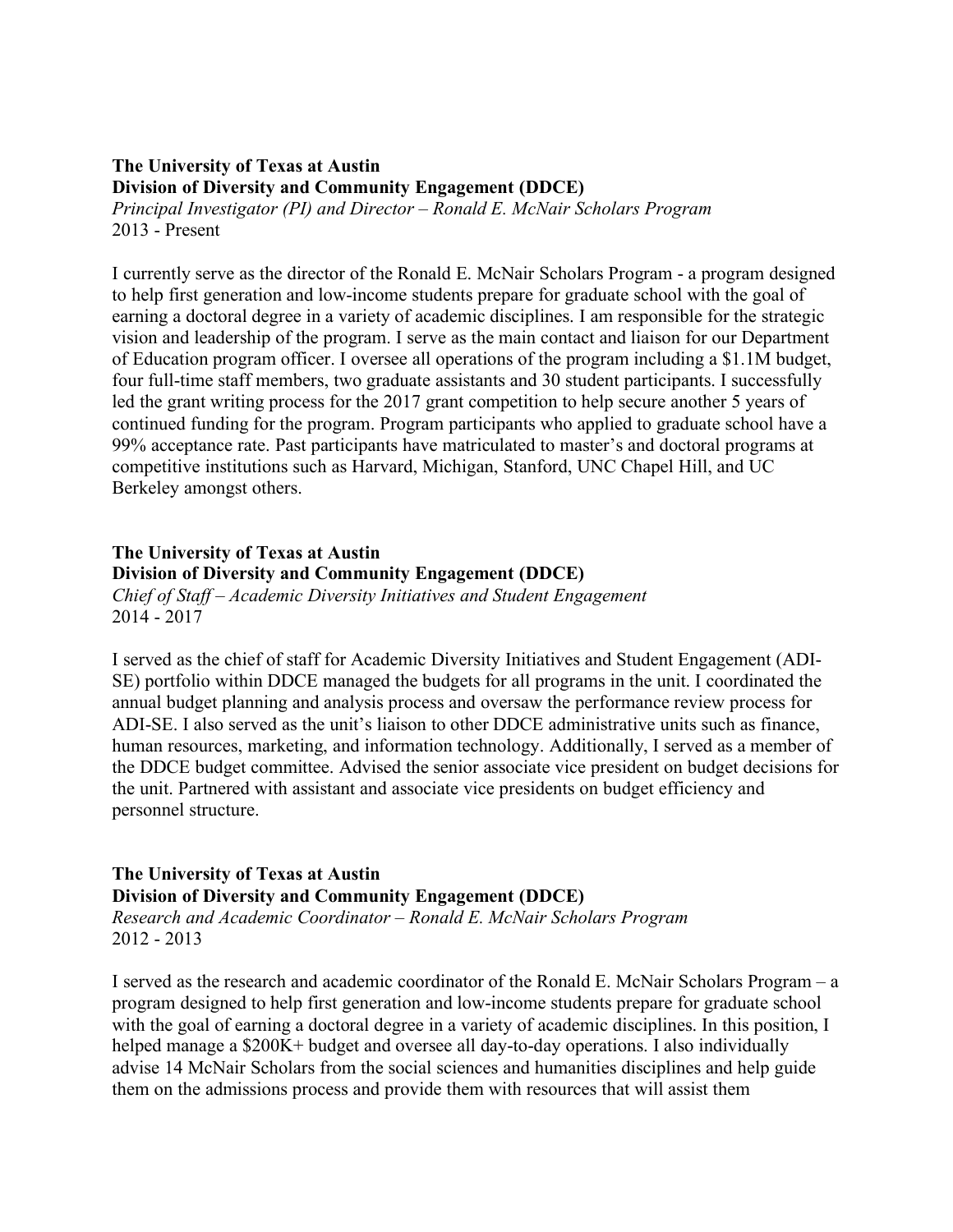academically. I supervised three employees that are assigned to the program on a part time basis in addition to their other duties within the department.

# **The University of Texas at Austin**

#### **Department of Kinesiology and Health Education**

*Teaching Assistant* January 2011 – May 2011

Course Taught:

KIN 356: Revenue & Budgeting in Sport – an upper division course for sport management majors designed to teach them the basics of accounting and finance as it relates to the sport industry.

#### **The University of Texas at Austin Division of Diversity and Community Engagement (DDCE)** *Graduate Research Assistant*

2007 - 2012

As a part of my role within the Longhorn Center for Academic Excellence, I served as an advisor to a cohort of first generation, historically underrepresented students within the Gateway Scholars Program. I started the Gateway Peer Mentor Program and grew the program from 9 to 40 students in less than three years. In addition, I coordinated the Summer Scholars Program to help incoming freshmen and freshman student-athletes prepare for the rigors of college. I also served as a teaching assistant for two courses that were a part of the learning community:

- LA 302: Critical Thinking Seminar a lower division course for freshman students in the Gateway Scholars program designed to teach them the elements of critical thinking and writing.
- UGS 303: Race in the Age of Obama a lower division, undergraduate studies signature course designed to teach students how to critically think about the concepts of race and social justice in modern day America.

*Teaching Assistant – Dept. of Kinesiology and Health Education – Spring 2011*

Courses Taught:

KIN 356: Revenue & Budgeting in Sport – an upper division course for sport management majors designed to teach them the basics of accounting and finance as it relates to the sport industry.

**General Electric Company GE Healthcare** *Financial Analyst – Life Sciences Division – 2006-2007*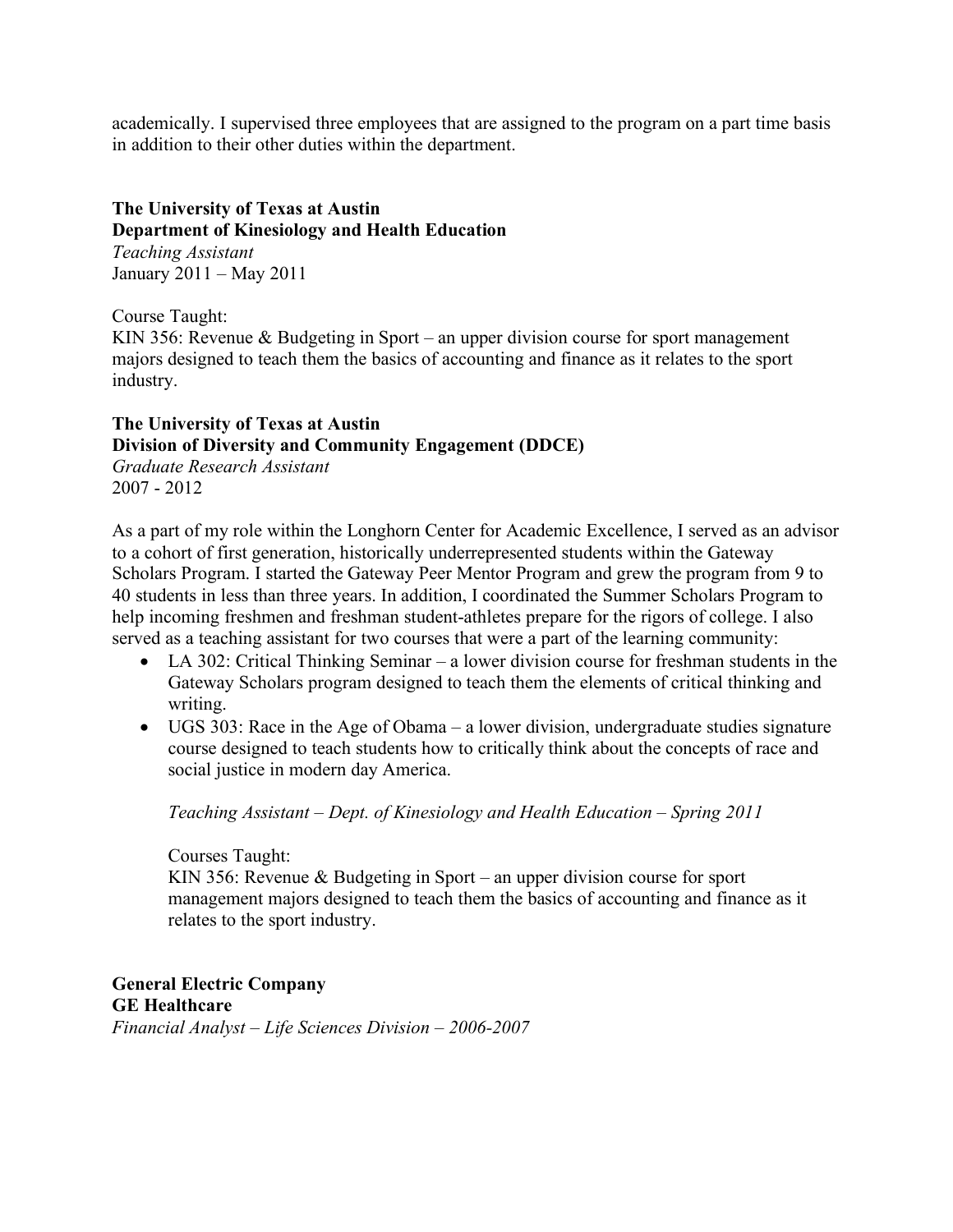Produced daily and monthly sales and backlog reports for entire business. Led 2007 budgeting process for Research Sciences business. Developed forecasting template for Regional Sales Directors which helped in achieving sales targets for Q4 2006

#### **General Electric Company GE Healthcare** *Financial Management Program Analyst – Various Divisions – 2004-2006*

Prepared reports and conducted analysis on inventory levels for GEHC Global Product Company. Assisted in creating Operating Plans and managing other variable costs for Clinical Systems Service team. Managed quarter close book and analyzed return on total capital and productivity for GE Corporate and the total company. Forecasted sales and profit and loss and reported the results. Performed base cost analysis and Inventory & Warranty reserve process improvement

# **HONORS AND AWARDS**

Division of Diversity and Community Engagement Vice President's Special Recognition, 2014 Division of Diversity and Community Engagement Student Excellence Award, 2011 College Sport Research Institute Graduate Student Research Paper Award, 2010

# **RESEARCH STATEMENT**

My research centers on the holistic development of African American student-athletes. This research is developed from a combination of theoretical backgrounds in multiculturalism, education, and human resource management. My work focuses on the following aspects of the African American male college experience: 1) orientation and socialization into the higher education environment; and 2) the use of culturally relevant mentoring for personal and career development. From a practical standpoint, I hope to be able to build bridges and improve the relationship between athletic departments, administrators, and faculty so that they can help to provide a fair and more well-rounded developmental experience for African American studentathletes.

# **REFEREED PUBLICATIONS**

- **Kelly, D. D.**, & Dixon, M. A. (2014). Successfully navigating life transitions among African American male student-athletes: A review and examination of constellation mentoring as a promising strategy. *Journal of Sport Management, 28*, 298-514.
- Harris, P. C., Hines, E. M., **Kelly, D. D.,** Hines, E. M., & Bagley, B. (2014). Promoting the academic engagement and success of Black male student-athletes. *High School Journal, 97*(3), 180-195.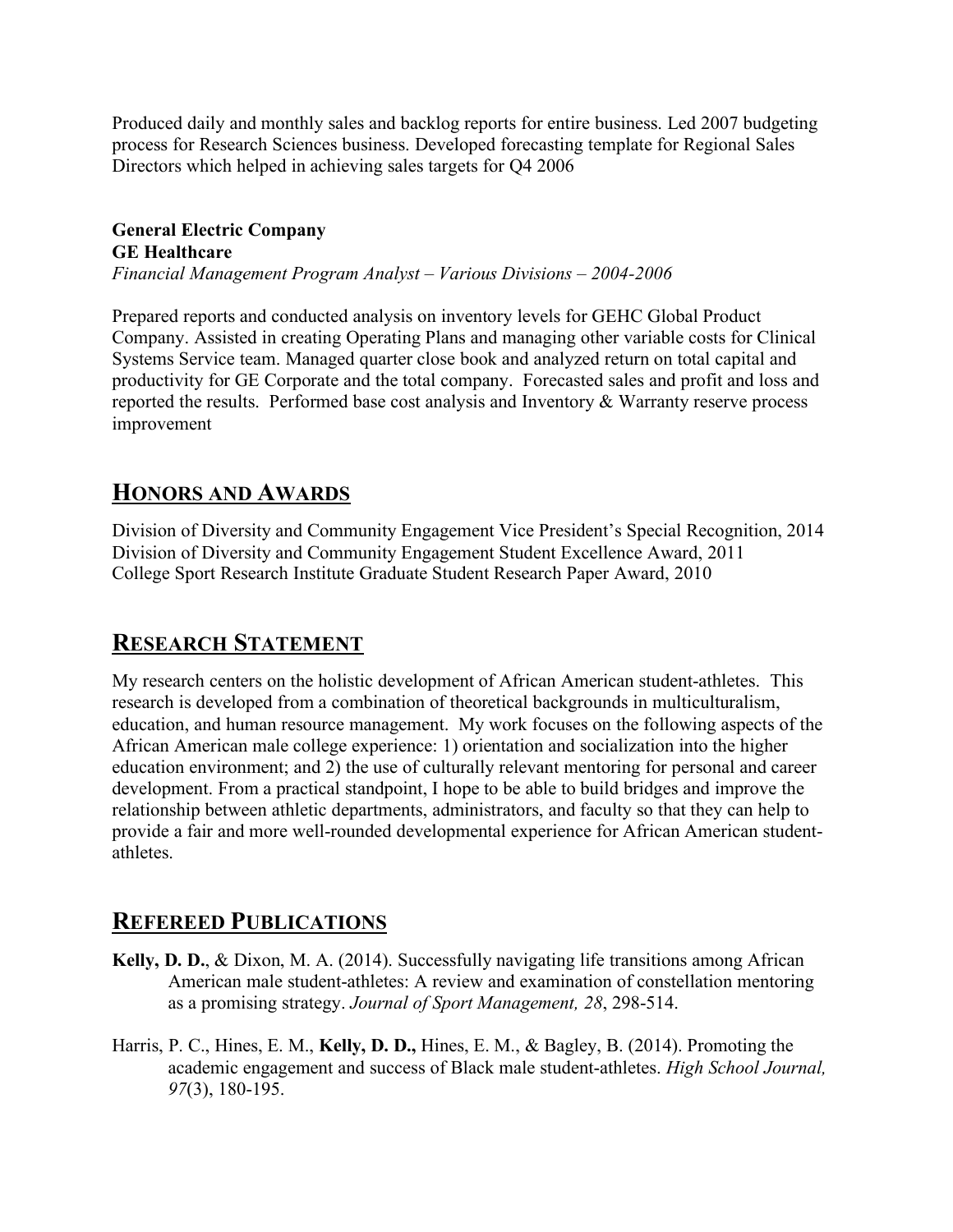- **Kelly, D.**, & Dixon, M. A. (2011). Becoming a "real university": The strategic benefits of adding football for NCAA Division I institutions. *Journal of Intercollegiate Sport, 4*(2), 283-303.
- **Kelly, D.**, & Moore, L. (in progress). 'Black students first and athletes second': Black and white student-athlete activism and the creation of the Student Athlete Coalition at the University of Texas in the spring of 1990.

### **BOOK CHAPTERS**

- **Kelly, D.D.,** Bennett, III, R.A. (2018). Faculty mentoring student-athletes. In M.R. Council, III, S.R. Hodge & R.A. Bennett, III (Eds.), *The Collegiate Athlete at Risk: Strategies for Academic Support and Success.* Charlotte, NC: Information Age Publishing.
- **Kelly, D.D.**, Smith, M.P., McCoy, C.D. (2018). 'We are AAMRI': Redefining Black male excellence at The University of Texas at Austin. In L.A. Castenell, T.C. Grantham, B. Hawkins (Eds.), *Recruiting, Retaining, and Engaging African-American Males at Selective Public Research Universities: Challenges and Opportunities in Academics and Sports.* Charlotte, NC: Information Age Publishing.
- **Kelly, D.D.** (2017). A Pipeline to Success: African American male leadership development at The University of Texas at Austin. In P. Mitchell (Ed.), *African American Males in Higher Education Leadership: Challenges and Opportunities.* New York: Peter Lang Publishing.
- **Kelly, D.D.**, Harrison, L., Moore, L.N. (2015). Answering the call: Black male faculty mentoring Black male student-athletes. In R.A. Bennett, III, S.R. Hodge, D.L. Graham, J.L. Moore, III (Eds.), *Black males and intercollegiate athletics: An exploration of problems and solutions* (239-260). Bradford, GBR: Emerald Publishing Group.
- **Kelly, D.D.** (2015). All eyes on me: High-Profile African American male student-athletes' social transition into predominantly White institutions of higher education. In C.S. Platt, D. B. Holloman, L.W. Watson (Eds.), *From boyhood to manhood: Deconstructing Black masculinity through a life span continuum* (43-68)*.* New York: Peter Lang Publishing

### S**CHOLARLY PRESENTATIONS**

Kelly, D.D. (2019). *From the hood to the burbs: The changing face of Black male studentathletes and educational access.* Presented at the 5th Annual Black Student-Athlete Summit. January 2019. Austin, TX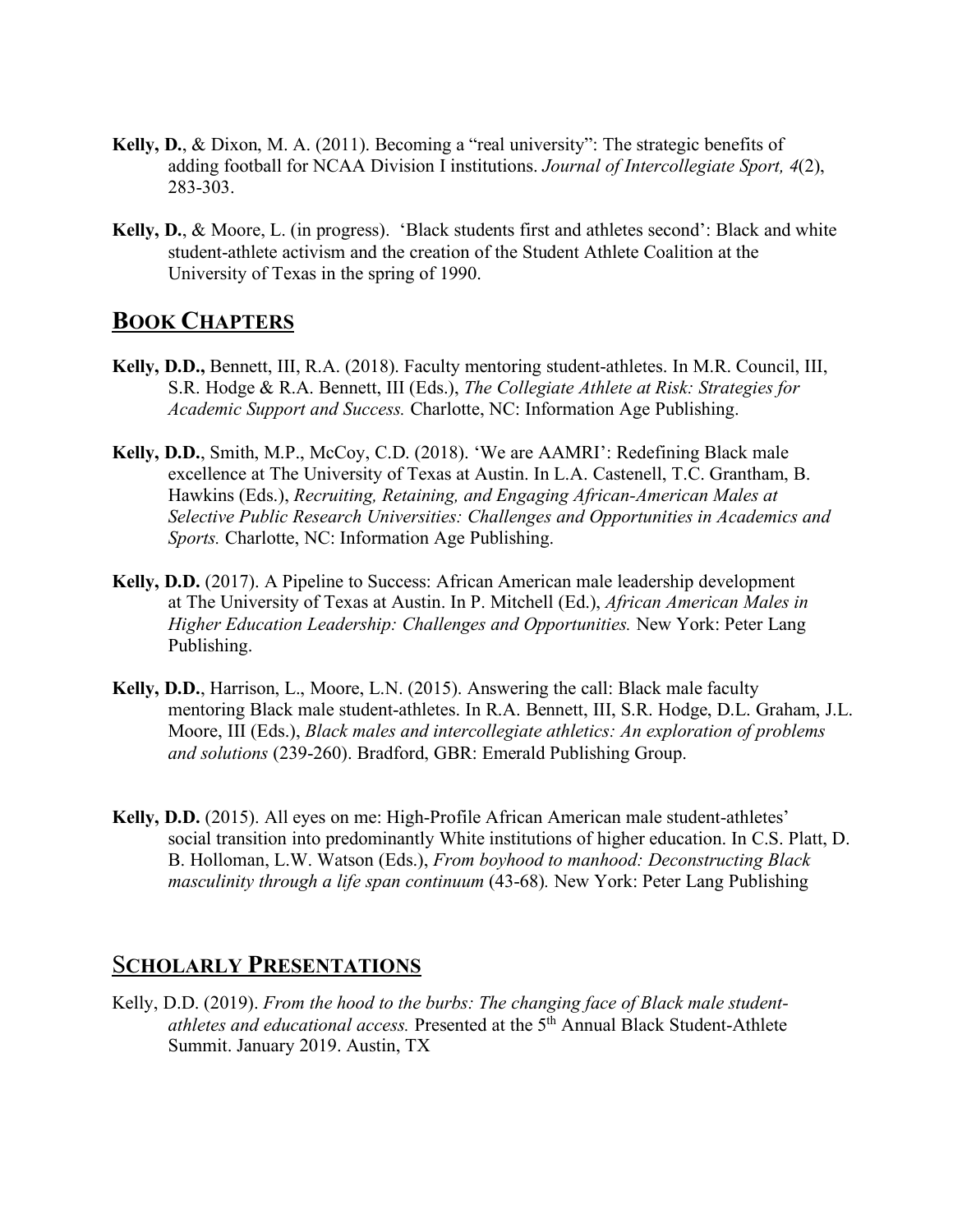- Kelly, D.D. (2018). *From good to great: Challenging Black male student-athletes to excel in the classroom.* Presented at the 4<sup>th</sup> Annual Black Student-Athlete Summit. January 2018. Austin, Texas.
- Howe, J., Kelly, D. (Advisor) (2017). *Diversifying the sport management discipline by engaging and recruiting the Black student-athlete.* Presented at the College Sport Research Institute (CSRI) 10<sup>th</sup> Annual Scholarly Conference on College Sport. April 2017. Columbia, South Carolina.
- Harris, P.C., **Kelly, D.**, Lovelace, S.P., Slater, L., Fekadu, S. (2016). *Using mobile learning to promote college and career readiness in Black male student athletes.* American Educational Research Association (AERA) Annual Meeting. April 2016. Washington, D.C.
- Harris, P.C., Pusser, B., **Kelly, D.**, Gates, P., Bauman, J., Fekadu, S., Teate, A. (2016). *Promoting identity development in student athletes: There's an app for that*. National Collegiate Athletic Association (NCAA) Annual Convention. January 2016. San Antonio, Texas.
- Vincent, G.J., Moore, L.N., **Kelly, D.D.**, Logan, A., Johnson, M., Sutton, R. (2015). *New directions in Black male studies: The University of Texas at Austin African American Male Research Initiative.* Presented at the 4<sup>th</sup> Annual International Colloquium on Black Males in Education. October 2015. Kingston, Jamaica.

Kelly, D.D. (2015). *The loneliness of the redshirt*. Presented at the 1<sup>st</sup> Annual Black Student-Athlete Summit. January 2015. Austin, Texas.

- **Kelly, D.D.** (2014). '*Started from the bottom, now we here'*: *African American male studentathletes' relationship with NCAA and institutional academic reform*. Presented at the 35th Annual North American Society for the Sociology of Sport Conference. November 2014. Portland, Oregon.
- Vincent, G. J., Moore, L., **Kelly, D.D.**, & Harrison, L. (2014). *The other 5-star recruits: Building a pipeline to the Ph.D. for talented Black males.* Presented at the 3<sup>rd</sup> Annual International Colloquium on Black Males in Education. October 2014. Atlanta, Georgia.
- **Kelly, D.D.** (2014). *'I never sat on the bench': Redshirting and the Black male student-athlete first-year experience.* Presented at the 1<sup>st</sup> Annual Diversity in Intercollegiate Athletics Summit in the Rockies. March 2014. Fort Collins, Colorado.
- Harrison, L., **Kelly, D.,** & Moore, L. (2013). *When Black professors mentor Black athletes*. Presented at the 2<sup>nd</sup> Annual International Colloquium on Black Males in Education. October 2013. St. Thomas, U.S. Virgin Islands.

**Kelly, D**. & Dixon, M. (2012). *Understanding the academic, athletic, and psychosocial*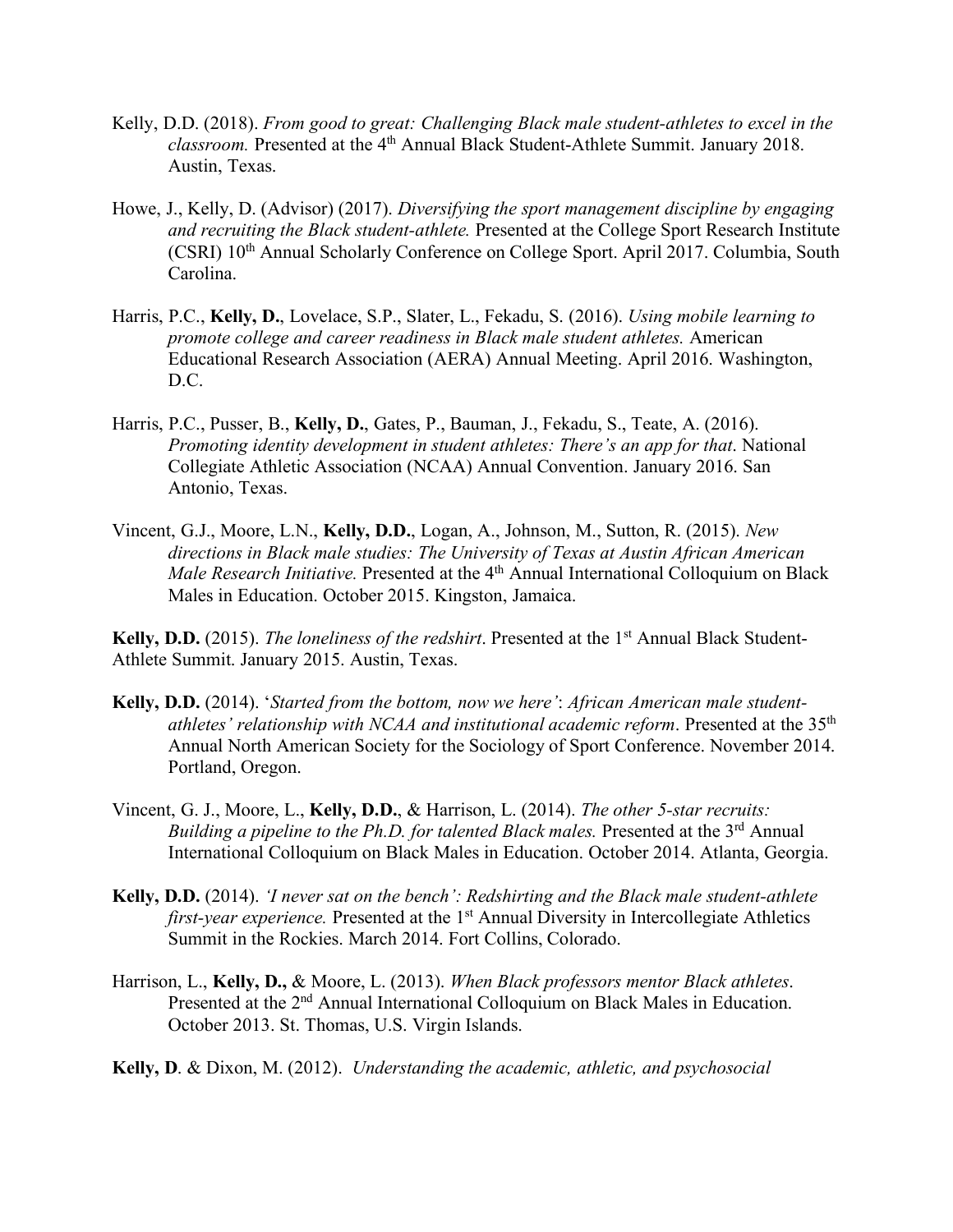*experiences of African American male student-athletes transitioning into a large, predominantly White university*. Presented at the 33<sup>nd</sup> Annual North American Society for the Sociology of Sport Conference. November 2012. New Orleans, Louisiana.

- **Kelly, D.** (2012). *'Black students first, athletes second': The creation of the Student Athlete Coalition at the University of Texas at Austin*. Presented at the North American Society for Sport History. June 2012. Berkeley, California.
- **Kelly, D.** (2012). *A Conceptual Framework for Mentoring African American Male Student-Athletes at Predominantly White Institutions*. Poster presented at the North American Society for Sport Management. May 2012. Seattle, Washington.
- **Kelly, D.** (2012). *Creating a conceptual framework for mentoring African American male student-athletes at Predominantly White Institutions.* Presented at the 1<sup>st</sup> Annual Texas Graduate Sport Management Symposium. February 2012. Austin, Texas.
- **Kelly, D**. & Dixon, M. (2011). *Building the framework for mentoring high profile African American male student-athletes*. Presented at the 32nd Annual North American Society for the Sociology of Sport Conference. November 2011. Minneapolis, Minnesota.
- Moore, L & **Kelly, D.**, (2011). *Mentoring the black male student-athlete for academic & personal success.* Presented at the 17<sup>th</sup> Annual National Conference on Diversity, Race & Learning. May 2011. Columbus, Ohio.
- **Kelly, D.** (2010). *Becoming a "real university": The strategic benefits of adding college football for NCAA Division I Institutions.* Presented at the College Sport Research Institute (CSRI) 3rd Annual Scholarly Conference on College Sport. April 2010. Chapel Hill, North Carolina.
- **Kelly, D.** (2009). *A case study of Southern football integration: The ambivalent impact of reform at the University of Texas at Austin*. Presented at the College Sport Research Institute (CSRI) 2nd Annual Scholarly Conference on College Sport. April 2009. Chapel Hill, North Carolina.

### **PROFESSIONAL MEMBERSHIPS**

- 2011 Present North American Society for the Sociology of Sport (NASSS)
- 2009 2012– North American Society for Sport Management (NASSM)
- 2009 2011 College Sport Research Institute (CSRI)
- 2008 2009 National Black Graduate Student Association (NBGSA)

# **LEADERSHIP POSITIONS IN PROFESSIONAL ASSOCIATIONS**

- 2010 2011 Graduate Student Assembly External Vice President
- 2009 2010 Graduate Student Assembly Communications Director
- 2008 2009 NBGSA Vice-President for Administration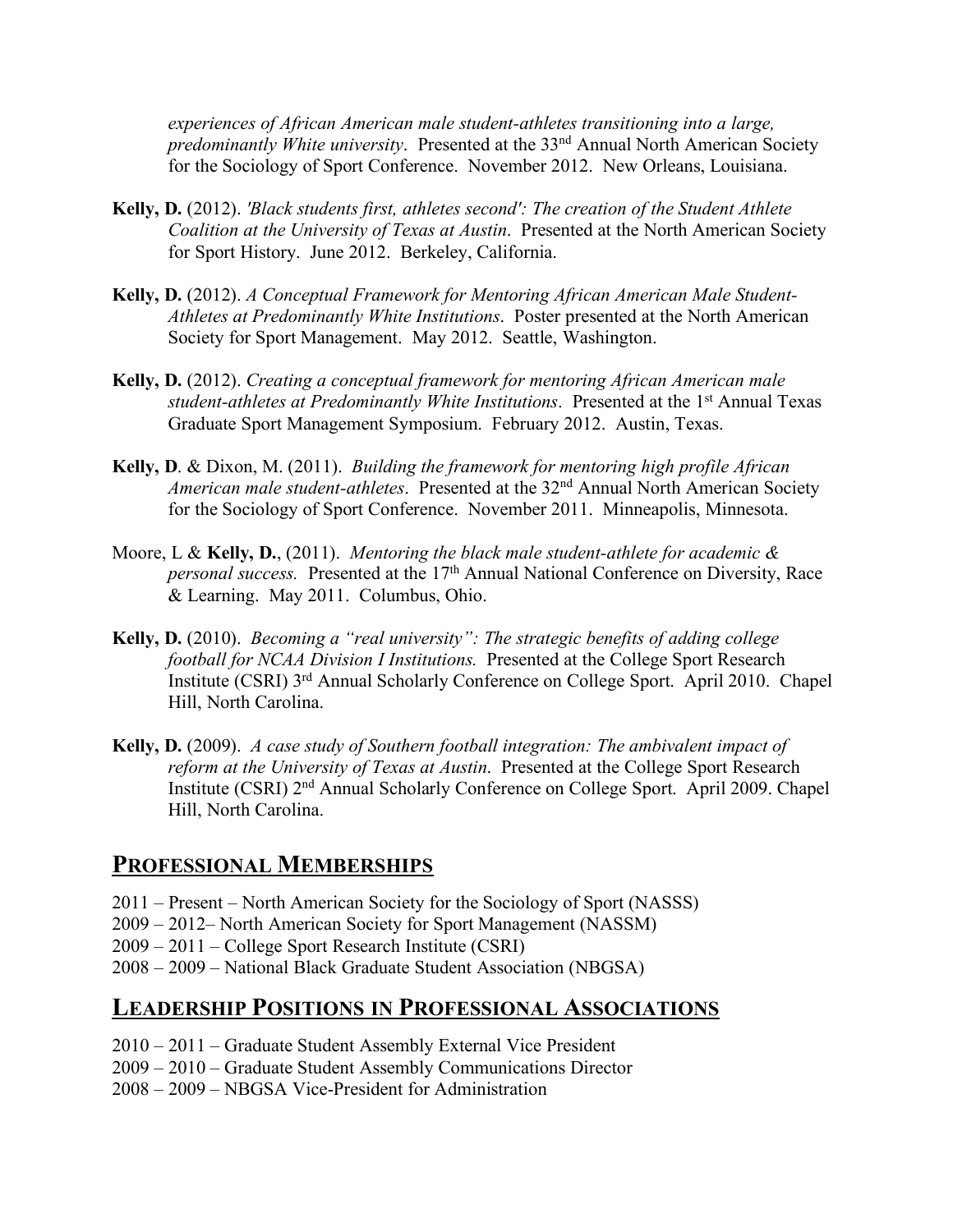# **PROFESSIONAL SERVICE: LEADERSHIP, COMMITTEES, AND ADVISORY**

- 2017 Present University Strategic Orientation Planning Committee
- 2016 Present Division of Diversity and Community Engagement Strategic Planning Committee
- 2014 Present International Education Fee Scholarship Selection Committee
- 2012 Present Office of Graduate Studies Recruiter
- 2013 2016 Alpha Phi Alpha Fraternity, Inc. Epsilon Iota Chapter Advisor
- 2012 2017 100 Black Men of Austin, Inc. Secretary
- 2012 2017 University of Texas Council for Academic Support Programs (CASP)
- 2011 2017 Lake Forest Academy (Lake Forest, IL) Alumni Advisory Board
- 2010 2011 President's Student Advisory Committee
- 2010 2011 Dean's Student Advisory Committee
- 2010 2011 Graduate Assembly
- 2009 2011– Graduate Student Assembly (GSA)
- 2010 2011 GSA Vice-President for External Affairs
- 2009 2010 GSA Communications Director
- 2007 2010 Black Graduate Student Association (BGSA)
- 2009 2010 BGSA Social Committee Chairperson

# **INVITED PRESENTATIONS AND PANELS**

'Free Speech and Social Media'. Invited moderator for Forum on Free Speech Series, The Division of Diversity and Community Engagement, The University of Texas at Austin, Austin, TX May 2, 2018

'Reflections on *Revolt of the Black Athlete'*. Invited guest speaker for the Critical Issues in American Sport History Course, Dr. Thomas Hunt, The University of Texas at Austin, Austin, TX February 14, 2018

'Maximizing your summers for future success'. Invited guest speaker for the 2017 Collegiate Black Male Retreat, The University of Texas at Austin, Spicewood, TX February 25, 2017

'College Athletics and Higher Education'. Invited panelist for the History/Future of Higher Education Couse, Dr. Richard Reddick, The University of Texas at Austin, Austin, TX March 30, 2016

'Sport Philosophy Proposal Expert Panelist and Judge'. Invited panelist for the Philosophy of Sport and Physical Activity Course, Dr. Tolga Ozyurtcu, The University of Texas at Austin, Austin, TX December 4, 2014

'A Community Divided'. Invited panelist for Alpha Kappa Alpha Sorority, Inc. Event, The University of Texas at Austin, Austin, TX February 6, 2014

'Most Likely to Succeed: Life After the 40 Acres'. Invited panelist for Delta Sigma Theta Sorority, Inc. Event, The University of Texas at Austin, Austin, TX May 2, 2013